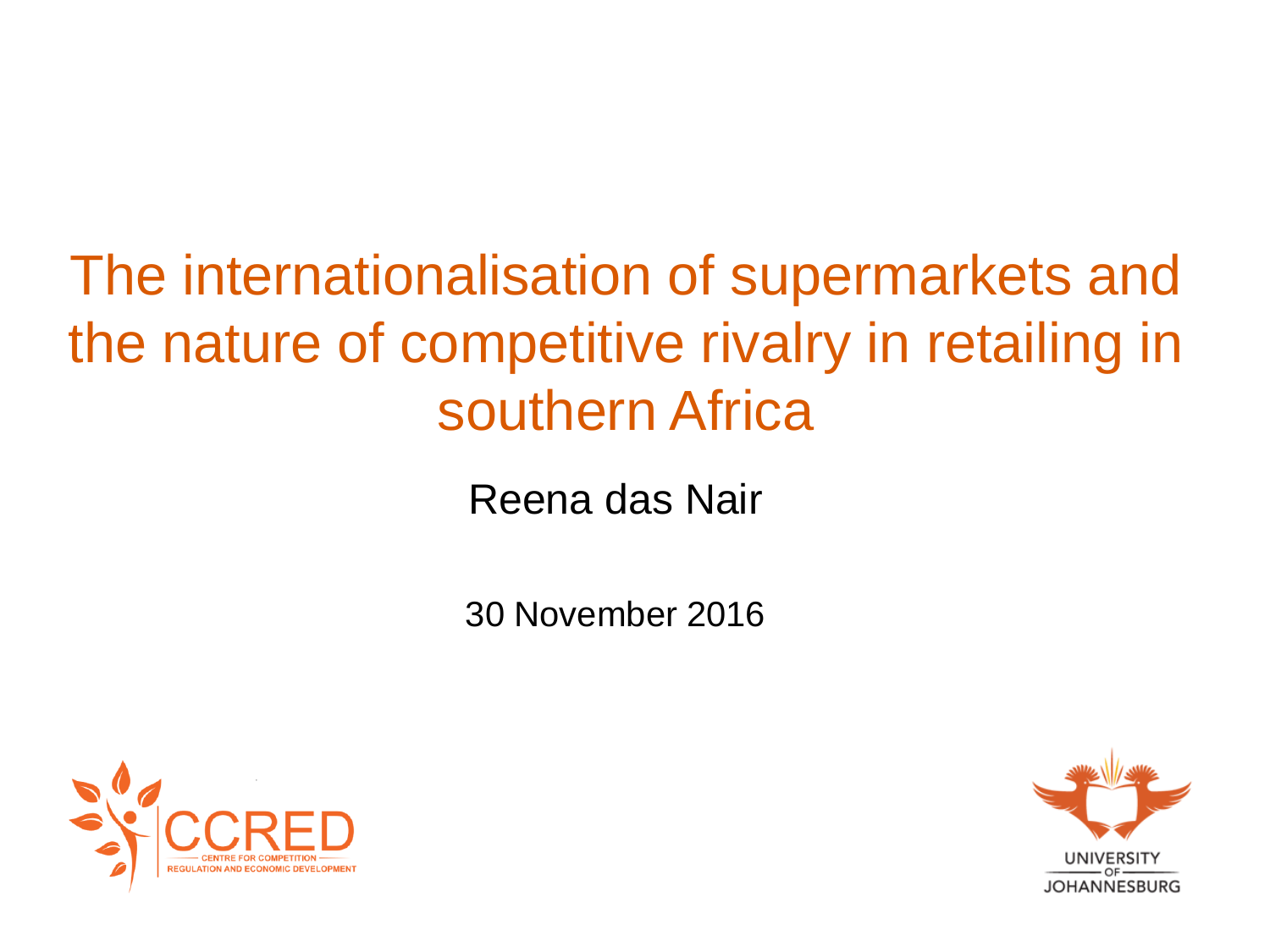## Impact of the spread of supermarkets on consumers and suppliers

- Rapid spread of supermarkets in s. Africa in the past 2 decades
- Benefits for consumers: potentially lower prices, one-stop-shop, convenience, variety etc.
- Benefits for suppliers: growing route to market (RTM) for farmers, agro-processors and light manufacturers:
	- Opens up opportunities to access regional markets
	- Support entry and growth into regional value chains
- BUT anticompetitive and exclusionary conduct of supermarkets with market power can limit these benefits
- Research looked into spread of supermarkets in SA, Botswana, Zambia & Zimbabwe
	- impact on suppliers and competition dynamics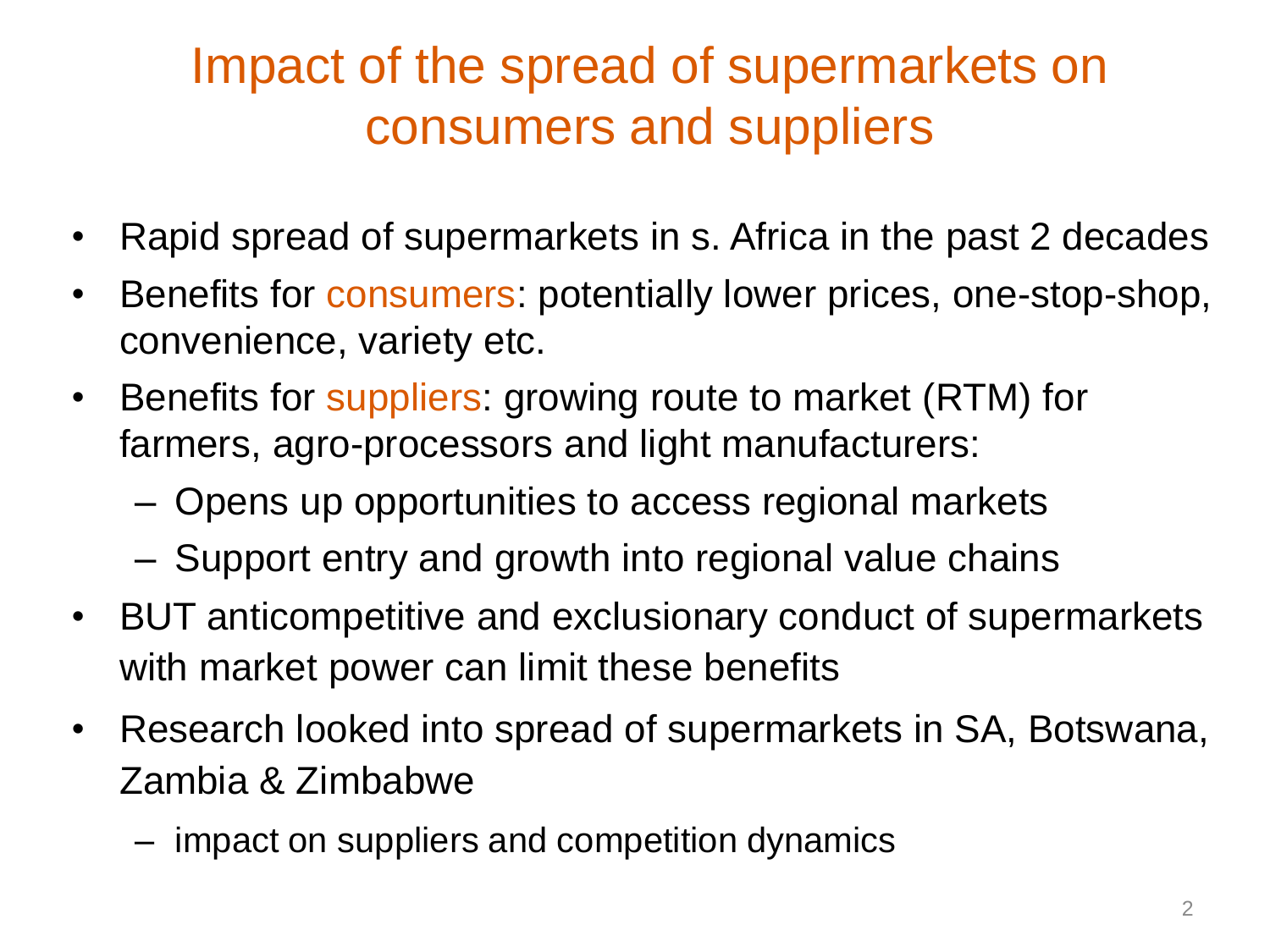# What has driven internationalisation?

- Rising levels of urbanisation & income
- Greater sales & profits in southern Africa: asset exploiting / new market-seeking theories of internationalisation
- Increased FDI, trade liberalisation
	- Clear growth in trade of products sold on supermarket shelves
- Modernisation of procurement systems & centralised distribution resulting in economies of scale
- 'Ownership' and 'Location' advantages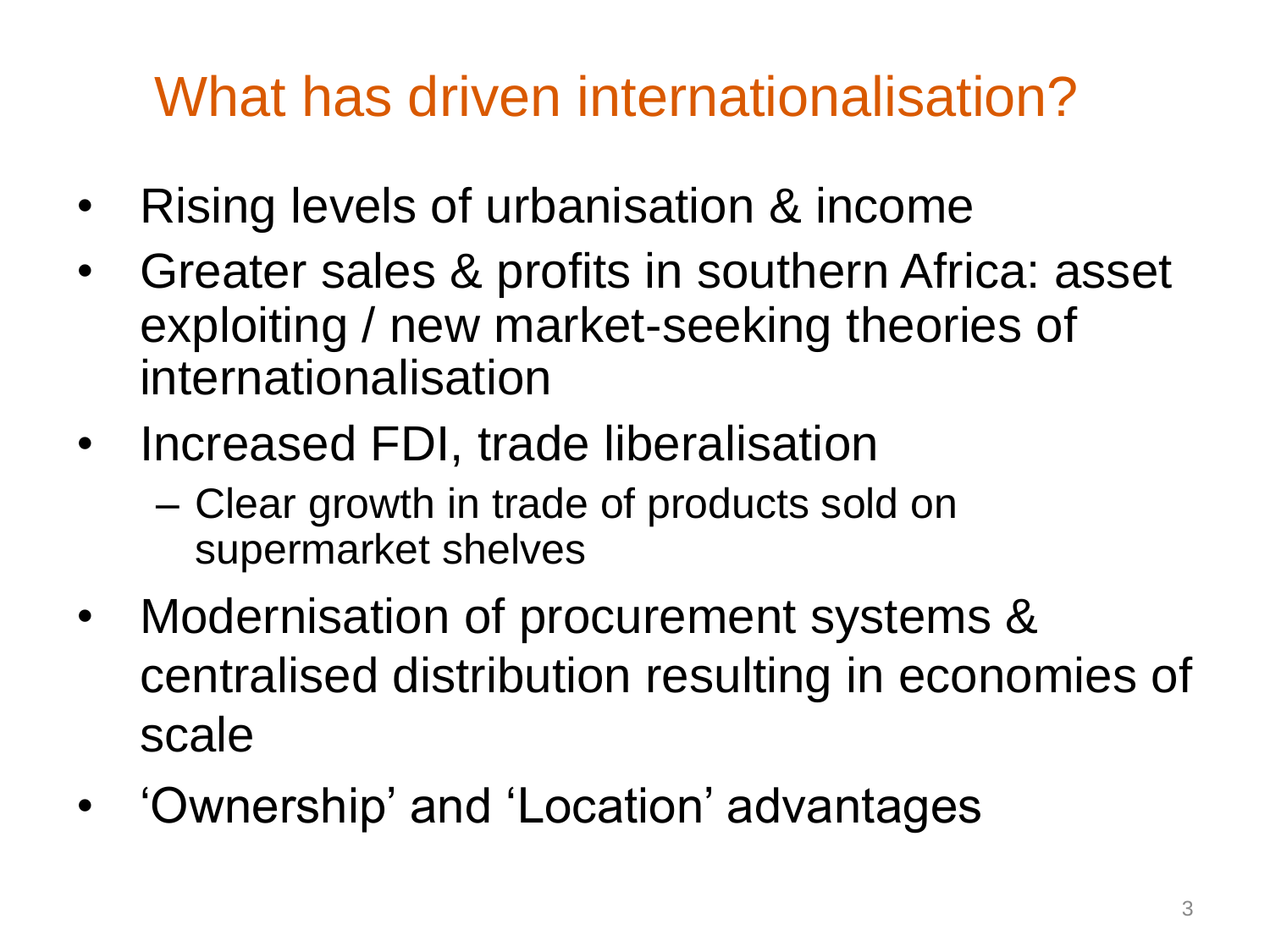#### Retail landscape and degree of internationalisation



- RTM differ in the different countries
- Country-specific political, social and economic context determines the rate and extent of internationalisation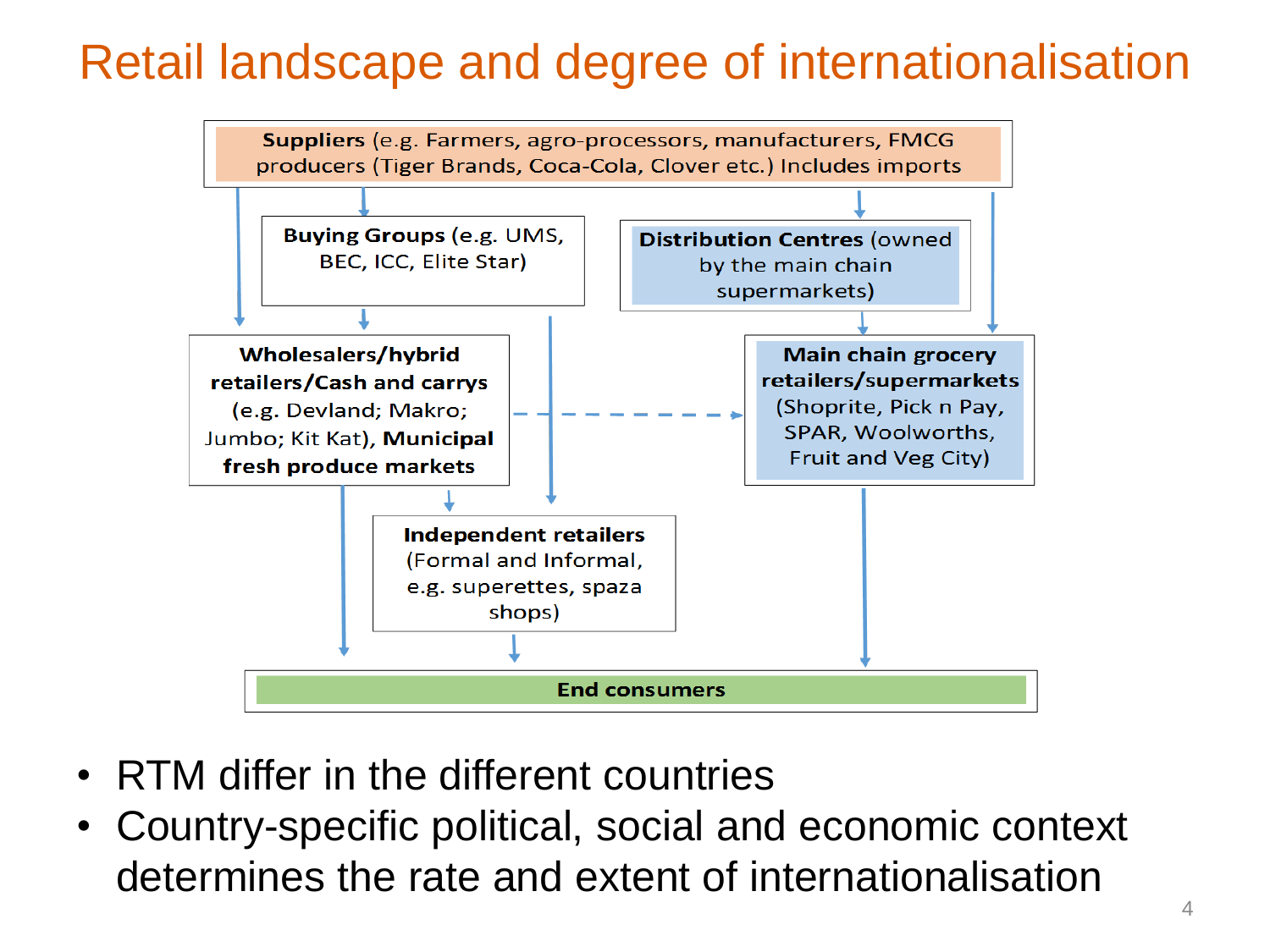#### A few regional multinational supermarkets dominate formal markets in the region



5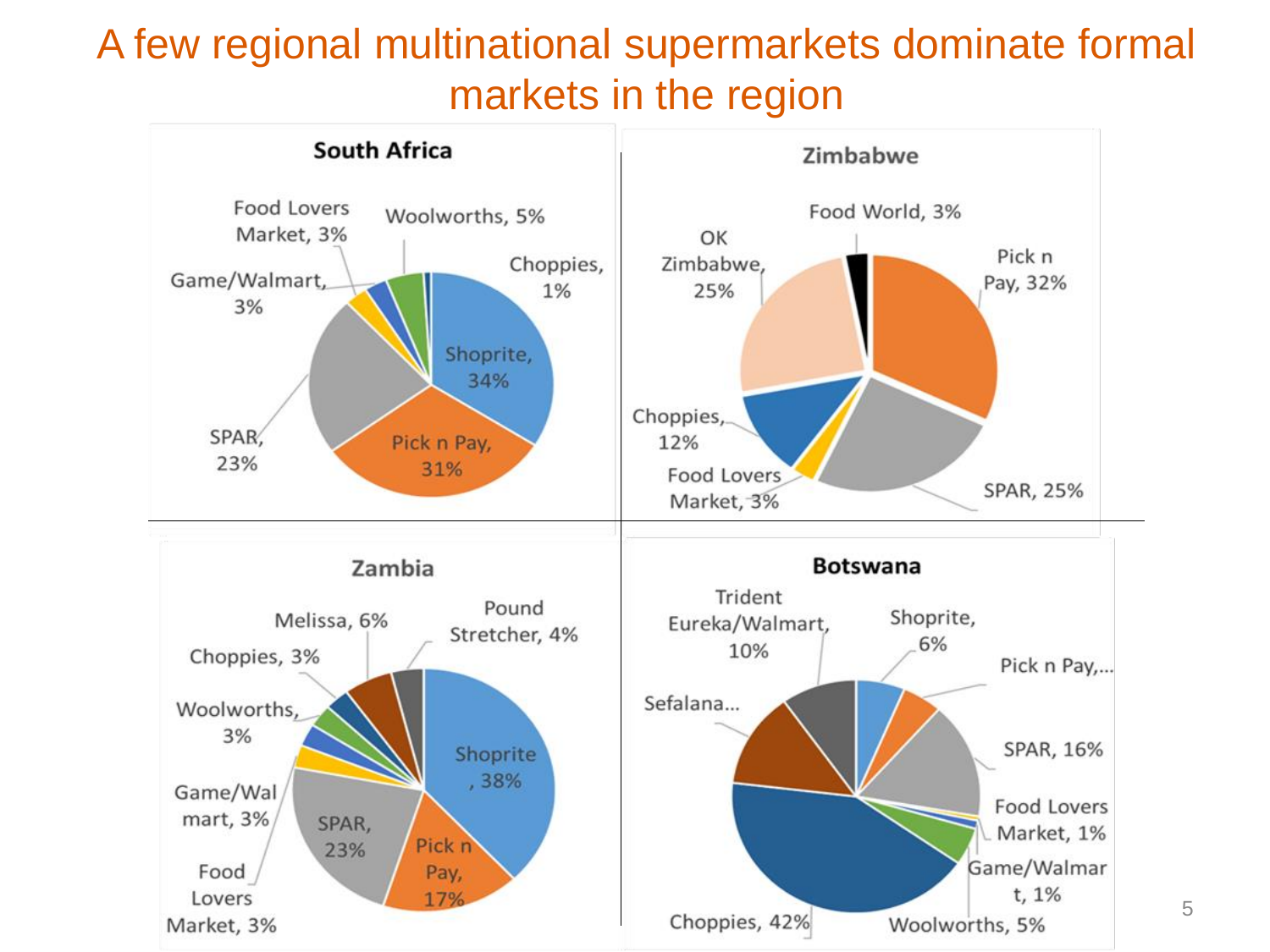### Lack of competition can harm consumers and suppliers

- Compete on multiple aspects: 'Price-Quality-Range-Service' Format
- High concentration limits options for suppliers and exposes them to potential abuses of buyer power
- Structural and strategic barriers to entry
- Strategic practices keep rival supermarkets out, maintaining high concentration:
	- o Exclusivity clauses in leases in shopping malls
- Buyer power of supermarkets trading terms:
	- o Listing fees
	- o Advertising and promotional rebates
	- o Long payment periods, onerous requirements, private standards, packaging requirements (bar codes) etc.
	- o Access to good shelf space
- erigon Conduct 'exported' to the region by SA supermarkets  $\frac{6}{6}$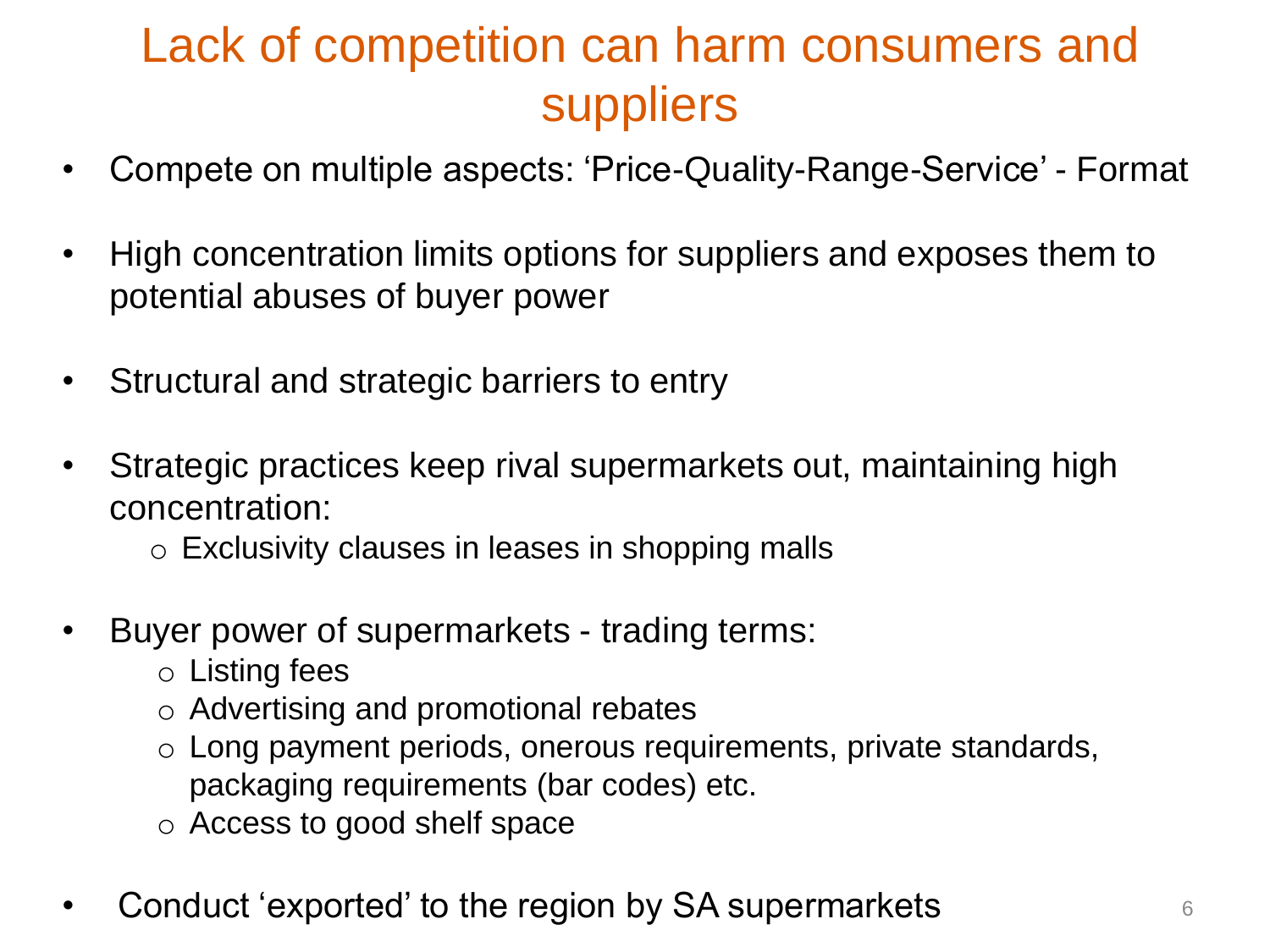## New entry and alternative business models illustrate benefits of competition

| <b>Fruit and Veg City/Food</b><br><b>Lover's Market</b><br><b>FOOD LOVER'S MARKET</b> | Identified gap for fresh produce<br>Direct procurement from municipal markets -<br>alternative RTM for farmers<br><b>Efficient and lean operations</b><br>$\bullet$<br>Lower prices and greater choice for consumers<br>Prices 20-25% lower<br>but has taken a long time |
|---------------------------------------------------------------------------------------|--------------------------------------------------------------------------------------------------------------------------------------------------------------------------------------------------------------------------------------------------------------------------|
| <b>Choppies Enterprises</b><br>CHOPPIE<br>VALUE FOR YOUR MONEY!                       | <b>Regional chain</b><br>Targets low-income consumers in rural areas &<br>along taxi routes<br>Cheaper products (house brands); long opening<br>hours<br><b>Alternative RTM for suppliers</b>                                                                            |
| <b>Independent retailers</b><br><b>Nonto</b><br><b>FOOD TOWN</b><br>IONTO TUCK SHOP   | Choice and convenience for low-income<br>$\bullet$<br>consumers, esp. in townships<br>Successful ones supported by buying groups<br>Alternative business model for new entrants<br>Alternative RTM for suppliers – less onerous<br>requirements                          |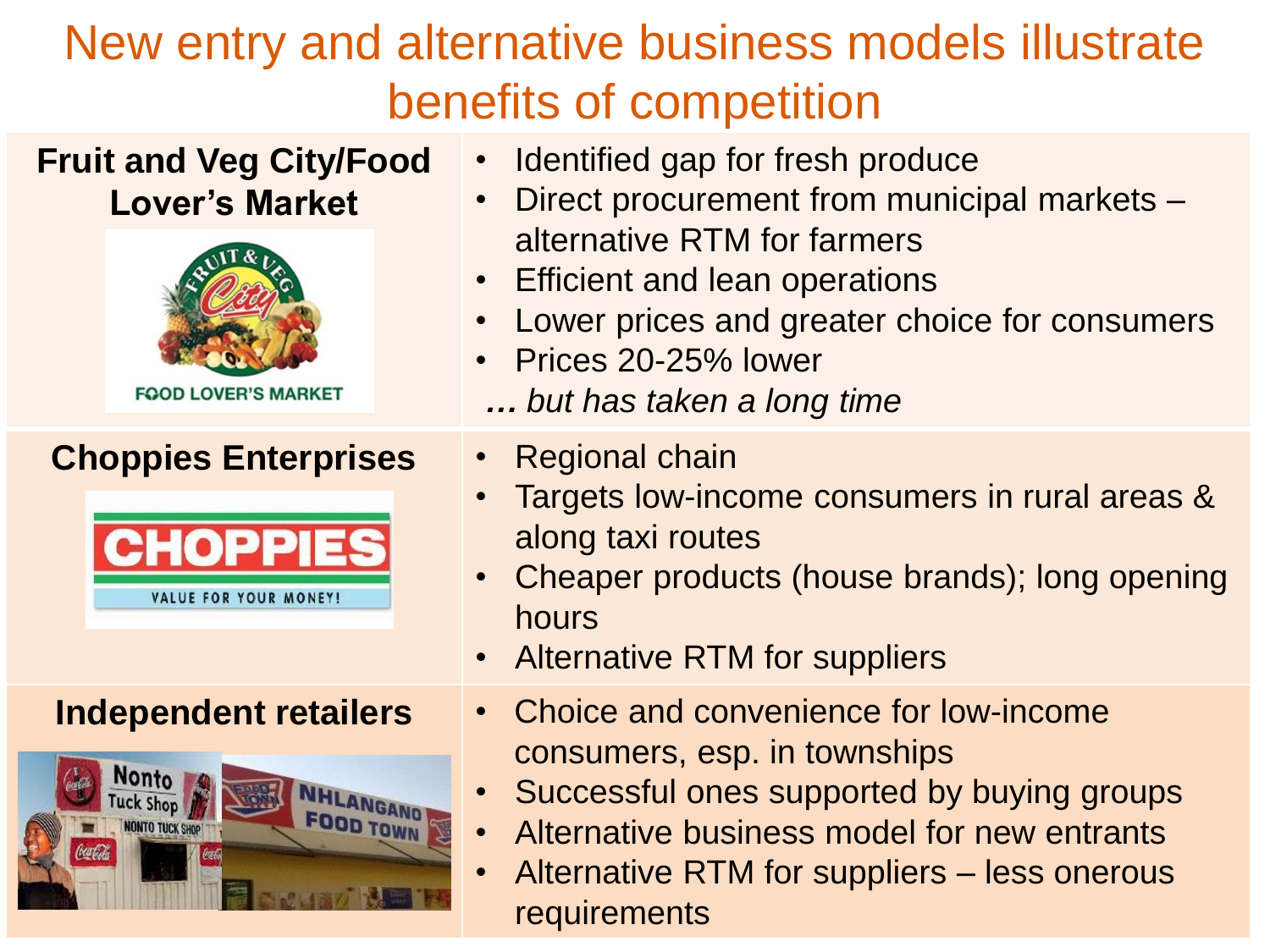#### Supplier Development Programmes

| <b>WOOLWORTHS</b>                                                                        | <b>Pickn Pay</b>                                                                                                                                                              |                                                                                                                                                      | <b>Checkers</b>                                                                                           |
|------------------------------------------------------------------------------------------|-------------------------------------------------------------------------------------------------------------------------------------------------------------------------------|------------------------------------------------------------------------------------------------------------------------------------------------------|-----------------------------------------------------------------------------------------------------------|
| Supports small,<br>medium, black-<br>owned & black<br>women-owned<br>suppliers (3-5 yrs) | Enterprise &<br><b>Supplier</b><br>Development<br>Scheme (1 yr)                                                                                                               | Preferential<br>procurement policies<br>for SMEs and co-ops                                                                                          | <b>Freshmark's Good</b><br>Manufacturing<br><b>Practice</b><br>assisted 200 small-<br>scale farmers (3yr) |
| <b>Financial</b><br>assistance (inc.<br>shorter payment<br>terms)                        | <b>Preferential trading</b><br>terms to small<br>suppliers with<br>$turnover < R3$ mill/a:<br>1% cash<br>settlement, 1.5%<br>advertising fee, 5%<br>rebate, 7-days<br>payment | <b>Rural Hub Model in</b><br>Limpopo aimed at<br>empowering local<br>small farmers to<br>meet quality,<br>volumes and<br>consistency<br>requirements | Assistance in<br>meeting minimum<br>food safety and<br>quality standards                                  |
| Guaranteed offtake,<br>mentorship,<br>targeted upskilling,<br>technical<br>assistance    | Mentorship,<br>guidance and<br>support                                                                                                                                        | Involved setting up a<br><b>Fresh Assembly</b><br>Point: assist farmers<br>to meet localGAP<br>and GlobalG.A.P                                       | Training, capacity<br>building, provision of<br>technical support,<br>inspections                         |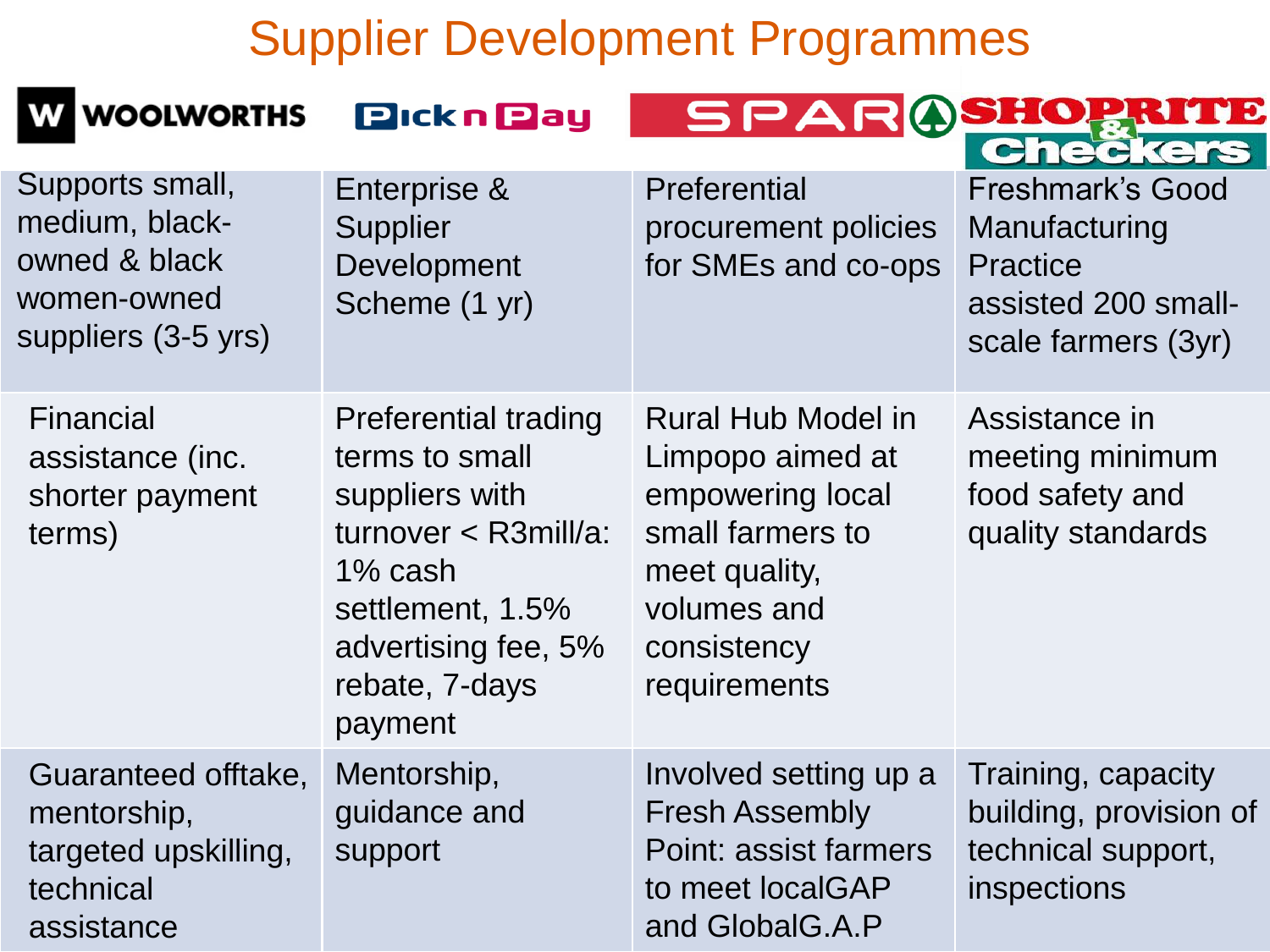#### Walmart >'< MASSMART

- Conditions imposed by the Competition Appeal Court in the Walmart/Massmart merger
	- Set up a supplier development fund; ZAR 240 million available over 5 years
- Worked with TechnoServe to upskill and train farmers to supply fresh produce to stores
- Provided preferential finance terms and inputs for 3 yrs
- Assisted a number of farmers, but programme was relatively unsuccessful and has been discontinued
	- Small farmers vulnerable to crop disease and weather; no insurance
	- Farmers sought best prices and were not exclusive to Massmart
	- Investment in infrastructure, logistics, pack houses, extension services (soil science and fertilizer) and food safety was underestimated
- But some positive stories on the manufacturing and processing side Lethabo Milling
- *Current and going forward:* focus on established business that can be up-scaled quickly in FMCG, General Merchandise, DIY and Building; where it makes mutual commercial sense